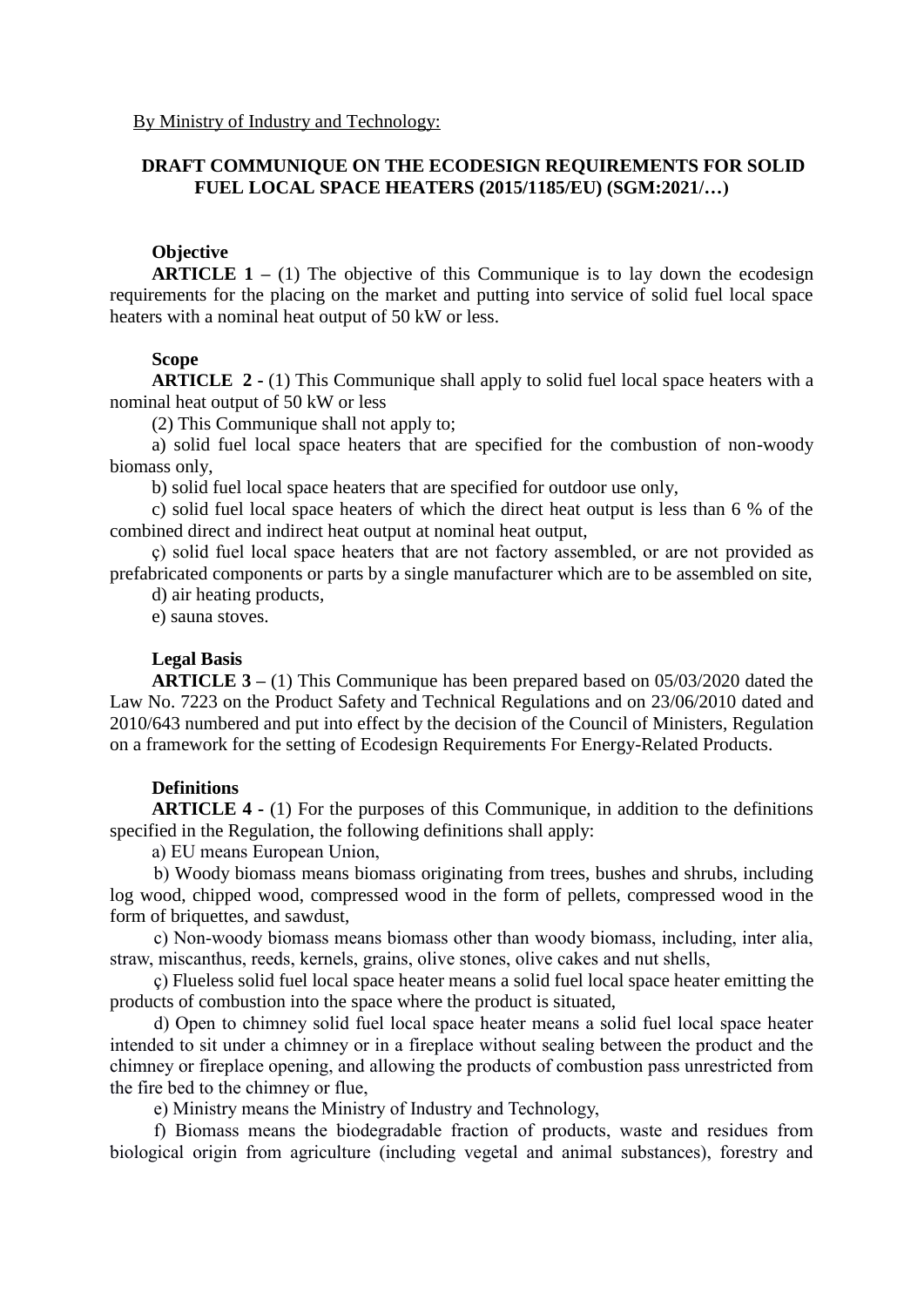related industries including fisheries and aquaculture, as well as the biodegradable fraction of industrial and municipal waste,

g) Intended for outdoor use means the product is suitable for safe operation outside enclosed spaces, including possible use in outdoor conditions,

ğ) Other suitable fuel means a fuel, other than the preferred fuel, which can be used in the solid fuel local space heater according to the manufacturer's instructions and includes any fuel that is mentioned in the instruction manual for installers and end-users, on free access websites of manufacturers and suppliers, in technical or promotional material and in advertisements,

h) Direct heat output' means the heat output of the product by radiation and convection of heat, as emitted by or from the product itself to air excluding the heat output of the product to a heat transfer fluid, expressed in kW,

ı) Indirect heat output means the heat output of the product to a heat transfer fluid by the same heat generation process that provides the direct heat output of the product, expressed in kW,

i) Indirect heating functionality means the product is capable of transferring part of the total heat output to a heat transfer fluid, for use as space heating or domestic hot water generation,

j) Equivalent model means a model placed on the market with the same technical parameters set out in Table 1 of point 3 of Annex II as another model placed on the market by the same manufacturer.

k) Air heating product means a product providing heat to an air-based heating system only that can be ducted and is designed to be used while fastened or secured in a specific location or wall mounted which distributes the air by means of an air moving device in order to reach and maintain a certain level of human thermal comfort within an enclosed space in which the product is situated,

l) Fossil solid fuel means solid fuel other than biomass, including anthracite and dry steam coal, hard coke, low temperature coke, bituminous coal, lignite, a blend of fossil fuels or a blend of biomass and fossil fuel; for the purposes of this Communique it also includes peat,

m) Solid fuel means a fuel which is solid at normal indoor room temperatures, including solid biomass and solid fossil fuel,

n) Solid fuel local space heater means a space heating device that emits heat by direct heat transfer or by direct heat transfer in combination with heat transfer to a fluid, in order to reach and maintain a certain level of human thermal comfort within an enclosed space in which the product is situated, possibly combined with a heat output to other spaces, and is equipped with one or more heat generators that convert solid fuels directly into heat,

o) Commission means European Commission,

ö) Cooker means a solid fuel local space heater, using solid fuels, that integrates in one enclosure the function of a solid fuel local space heater, and a hob an oven or both to be used for preparation of food and which is sealed to a chimney or fireplace opening or requires a flue duct for the evacuation of products of combustion,

p) Minimum heat output  $(P_{min})$  means the heat output of a solid fuel local space heater comprising both direct heat output and indirect heat output (where applicable), when operating at the setting for the lowest heat output, as declared by the manufacturer, expressed in kW,

r) Nominal heat output  $(P_{nom})$  means the heat output of a solid fuel local space heater comprising both direct heat output and indirect heat output (where applicable), when operating at the setting for the maximum heat output that can be maintained over an extended period, as declared by the manufacturer, expressed in kW,

s) Open fronted solid fuel local space heater means a solid fuel local space heater of which the fire bed and combustion gases are not sealed from the space in which the product is fitted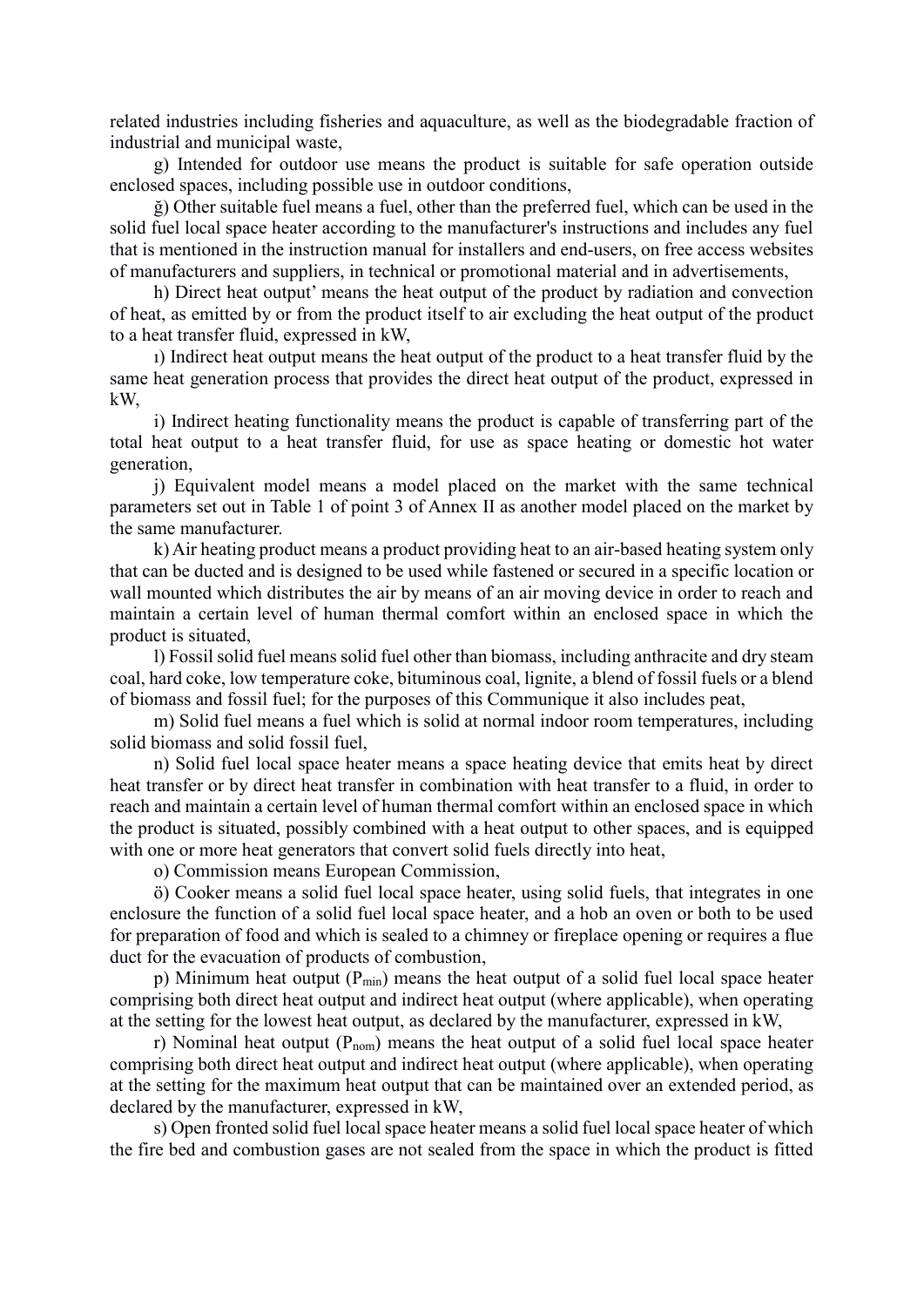and which is sealed to a chimney or fireplace opening or requires a flue duct for the evacuation of products of combustion,

s) Closed fronted solid fuel local space heater means a solid fuel local space heater of which the fire bed and combustion gases can be sealed from the space in which the product is fitted and which is sealed to a chimney or fireplace opening or requires a flue duct for the evacuation of products of combustion,

t) Particulate matter (PM) means particles of various shape, structure and density scattered in the gaseous phase of the flue gas,

u) Sauna stove means a solid fuel local space heater, incorporated in, or declared to be used in, dry or wet sauna's or similar environments,

ü) Preferred fuel means the single fuel for which is to be preferably used for the solid fuel local space heater according to the manufacturer's instructions,

v) Regulation means 23/06/2010 dated and 2010/643 numbered and put into effect by the decision of the Council of Ministers, Regulation on a framework for the setting of Ecodesign Requirements For Energy-Related Products.

(2) The other definitions in this Communique are specified in the Annex-I of this Communique.

### **Ecodesign requirements and timetable**

**ARTICLE 5** - (1) The ecodesign requirements for solid fuel local space heaters are set out in Annex II.

(2) Solid fuel local space heaters shall meet the requirements set out in Annex II from 01/06/2023.

(3) Compliance with ecodesign requirements shall be measured and calculated in accordance with the methods set out in Annex III.

#### **Conformity assessment**

**ARTICLE 6** – (1) The conformity assessment procedure referred to Article 10 (2) of the Regulation shall be the internal design control set out in Annex IV to that Directive or the management system set out in Annex V to that Directive.

(2) For the purposes of the conformity assessment pursuant to Article 10 of the Regulation, the technical documentation shall contain the information set out in point 3 of Annex II to this Communique.

(3) Where the information included in the technical documentation for a model has been obtained by calculation on the basis of design, or extrapolation from other models, or both, the technical documentation shall include details of such calculations or extrapolations, or both, and of tests undertaken by manufacturers to verify the accuracy of the calculations undertaken. In such cases, the technical documentation shall also include a list of the models that served as the basis for the extrapolation and of all other models where the information contained in the technical documentation was obtained on the same basis.

### **Verification procedure for market surveillance purposes**

**ARTICLE 7 -** (1) The Ministry shall apply the verification procedure set out in Annex IV to this Communique when performing the market surveillance checks referred to in Article 5(2) of the Regulation to ensure compliance with the requirements set out in Annex II to this Communique.

#### **Indicative benchmarks**

**ARTICLE 8 -** (1) The indicative benchmarks for best-performing solid fuel local space heaters available on the market at the date of entry into force of this Communique are set out in Annex V.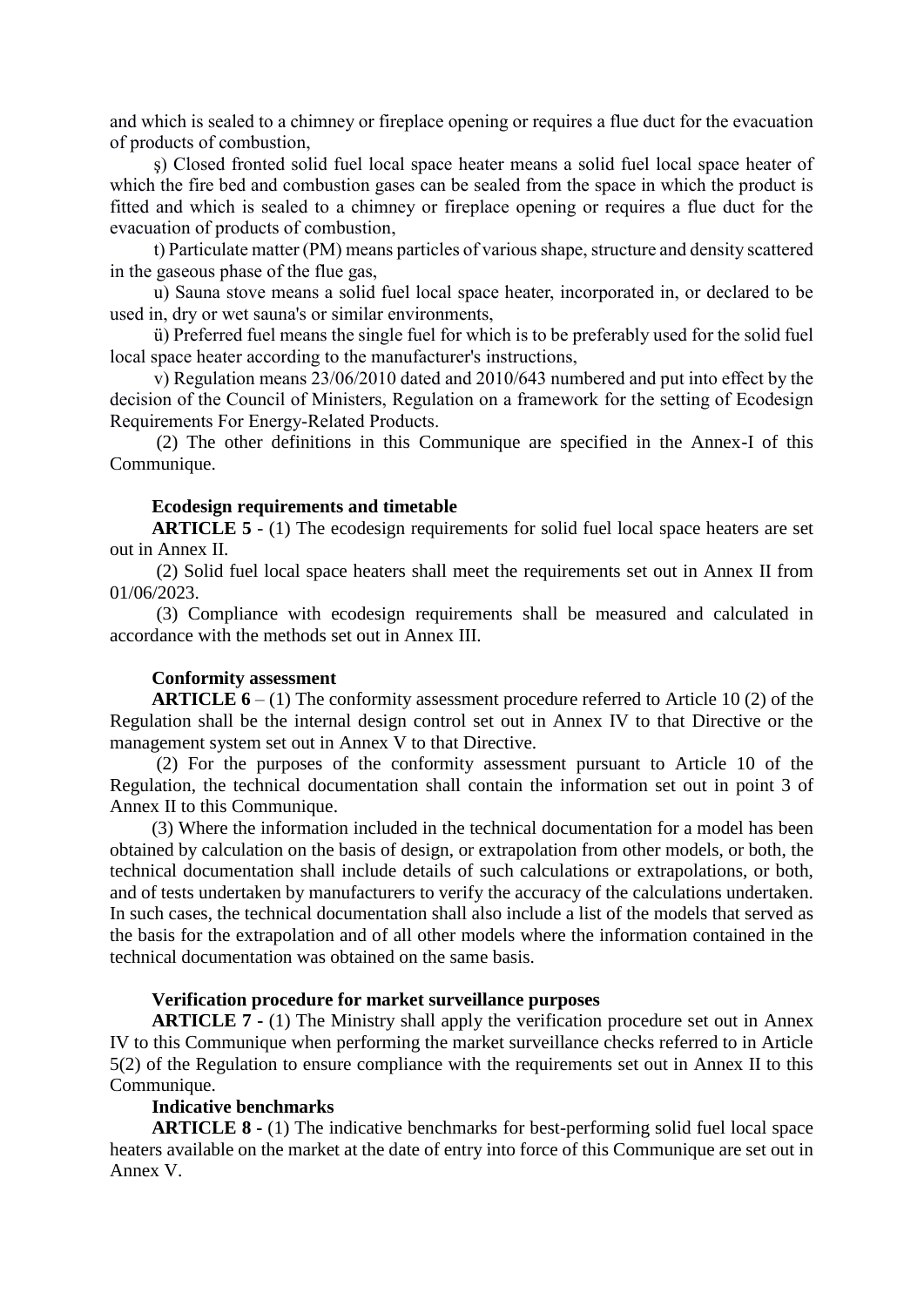#### **Consultation Forum transactions**

**ARTICLE 9**– (1) The Ministry may participate to the Consultation Forum meetings whether it is appropriate to set stricter ecodesign requirements for energy efficiency and for emissions of particulate matter (PM), organic gaseous compounds (OGCs), carbon monoxide (CO) and nitrogen oxides (NOx), whether the verification tolerances should be modified and whether it is appropriate to introduce third party certification for solid fuel local space heaters.

### **Compliance with the European Union Legislation**

**ARTICLE 10 –** (1) This Communique has been prepared based on the Regulation on a framework for the setting of Ecodesign Requirements For Energy-Related Products 2009/125/EC and amended by the Commission Regulation EU/2016/2282, Commission Regulation (EU) 2015/1185 with regard to ecodesign requirements for solid fuel local space heaters.

### **Transitional provisions**

**TRANSITIONAL ARTICLE 1 –** (1) The provisions of this Communique are not sought until 01/06/2023 for the placing on the market and putting into service of solid fuel local space heaters which are in conformity with the national provisions in force regarding seasonal space heating energy efficiency, emissions of particulate matter, emissions of organic gaseous compounds, emissions of carbon monoxide and emissions of nitrogen oxides. The placing on the market and putting these heaters into service cannot be prevented until 01/06/2023.

### **Entry into force**

**ARTICLE 11** – (1) This Communique shall enter into force on the date of publication.

### **Execution**

**ARTICLE 12** – (1) This Communique shall be executed by the Ministry of Industry and Technology.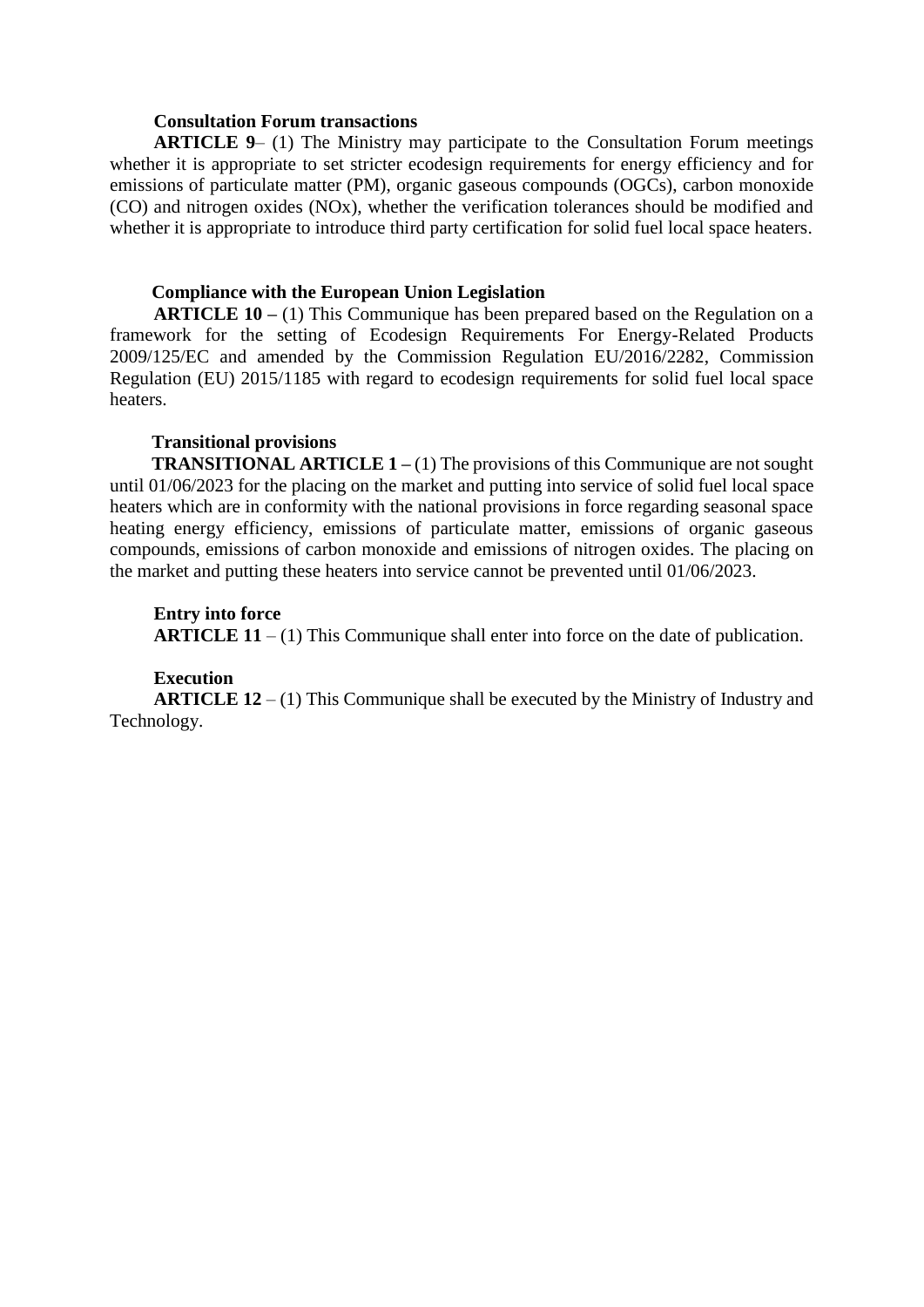# **ANNEX I Definitions applicable for Annexes II to V**

For the purpose of Annexes II to V the following definitions shall apply:

(1) 'seasonal space heating energy efficiency' (ηs) means the ratio between the space heating demand, supplied by a solid fuel local space heater and the annual energy consumption required to meet this demand, expressed in %;

(2) 'conversion coefficient' (CC) means a coefficient reflecting the estimated 40 % average EU generation efficiency referred to in Directive 2012/27/EU of the European Parliament and of the Council ( 1 ); the value of the conversion coefficient is  $CC = 2.5$ ;

(3) 'particulate matter emissions' means the emissions of particulate matter at nominal heat output, expressed in mg/m3 dry flue gas calculated to 273 K and 1 013 mbar at 13 % O2 or the weighted average emission of particulate matter over up to four burn rates, expressed in g/kg, dry matter;

(4) 'carbon monoxide emissions' means the emissions of carbon monoxide at nominal heat output, expressed in mg/m3 flue gas calculated to 273 K and 1 013 mbar at 13 % O2;

(5) 'organic gaseous compounds emissions' means the emissions of organic gaseous compounds at nominal heat output expressed in mgC/m3 flue gas calculated to 273 K and 1 013 mbar at 13 % O2;

(6) 'nitrogen oxides emissions' means the emissions of nitrogen oxides at nominal heat output, expressed in mg/m3 flue gas expressed as NO2 calculated to 273 K and 1 013 mbar at 13 % O2;

(7) 'net calorific value' (NCV) means the total amount of heat released by a unit quantity of fuel containing the appropriate moisture of the fuel, when it is burned completely with oxygen, and when the products of combustion are not returned to ambient temperature;

(8) 'useful efficiency, at either nominal or minimum heat output', (ηth,nom or ηth,min respectively) means the ratio of the useful heat output and the total energy input expressed in terms of NCV of a solid fuel local space heater, expressed in %;

(9) 'electric power requirement at nominal heat output' (elmax) means the electric power consumption of the solid fuel local space heater while providing the nominal heat output. The electric power consumption shall be established without consideration of the power consumption of a circulator in case the product offers indirect heating functionality and a circulator is incorporated, expressed in kW;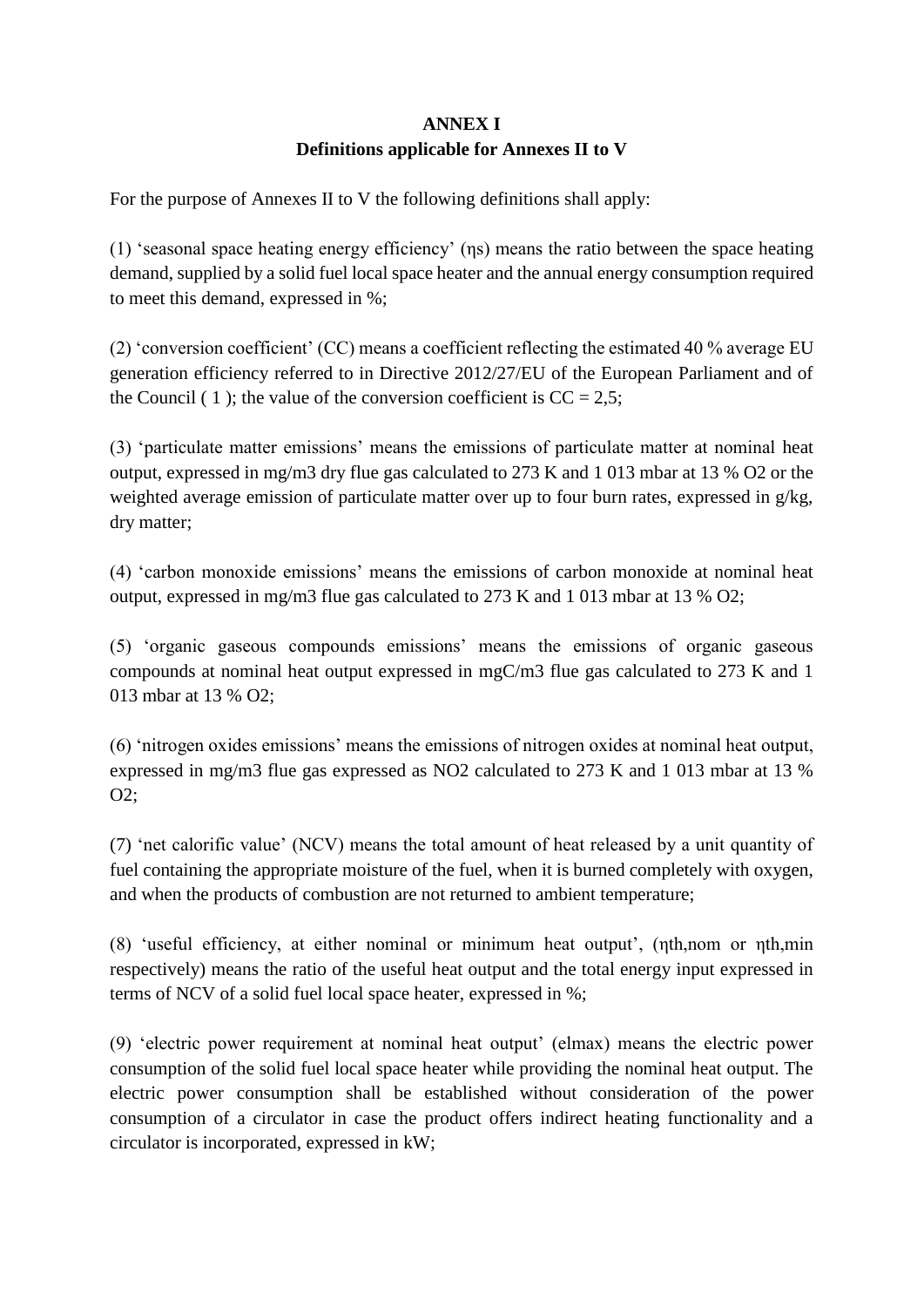(10) 'electric power requirement at minimum heat output' (elmin) means the electric power consumption of the solid fuel local space heater while providing the minimum heat output. The electric power consumption shall be established without consideration of the power consumption of a circulator in case the product offers indirect heating functionality and a circulator is incorporated, expressed in kW;

(11) 'electric power requirement in standby mode' (elsb) means the electric power consumption of the product while in standby mode, expressed in kW;

(12) 'permanent pilot flame power requirement' (Ppilot) means the fuel consumption of solid fuel of the product for the provision of a flame to serve as an ignition source for the more powerful combustion process needed for nominal or part load heat output, when lit for more than 5 minutes before the main burner is on, expressed in kW;

(13) 'single stage heat output, no room temperature control' means the product is not capable of varying its heat output automatically and that no feedback of room temperature is present to adapt the heat output automatically;

(14) 'two or more manual stages, no room temperature control' means the product is capable of varying its heat output manually by two or more levels of heat output and is not equipped with a device that automatically regulates the heat output in relation to a desired indoor temperature;

(15) 'with mechanic thermostat room temperature control' means the product is equipped with a non-electronic device that allows the product to automatically vary its heat output over a certain time period, in relation to a certain required level of indoor heating comfort;

(16) 'with electronic room temperature control' means the product is equipped with an electronic device, either integrated or external, that allows the product to automatically vary its heat output over a certain time period, in relation to a certain required level of indoor heating comfort;

(17) 'with electronic room temperature control plus day timer' means the product is equipped with an electronic device, either integrated or external, that allows the product to automatically vary its heat output over a certain time period, in relation to a certain required level of indoor heating comfort, and allows the setting of timing and temperature level for a 24-hours timer interval;

(18) 'with electronic room temperature control plus week timer' means the product is equipped with an electronic device, either integrated or external, that allows the product to automatically vary its heat output over a certain time period, in relation to a certain required level of indoor heating comfort, and allows the setting of timing and temperature levels for a full week. During the 7-day period the settings must allow a variation on a day-to-day basis;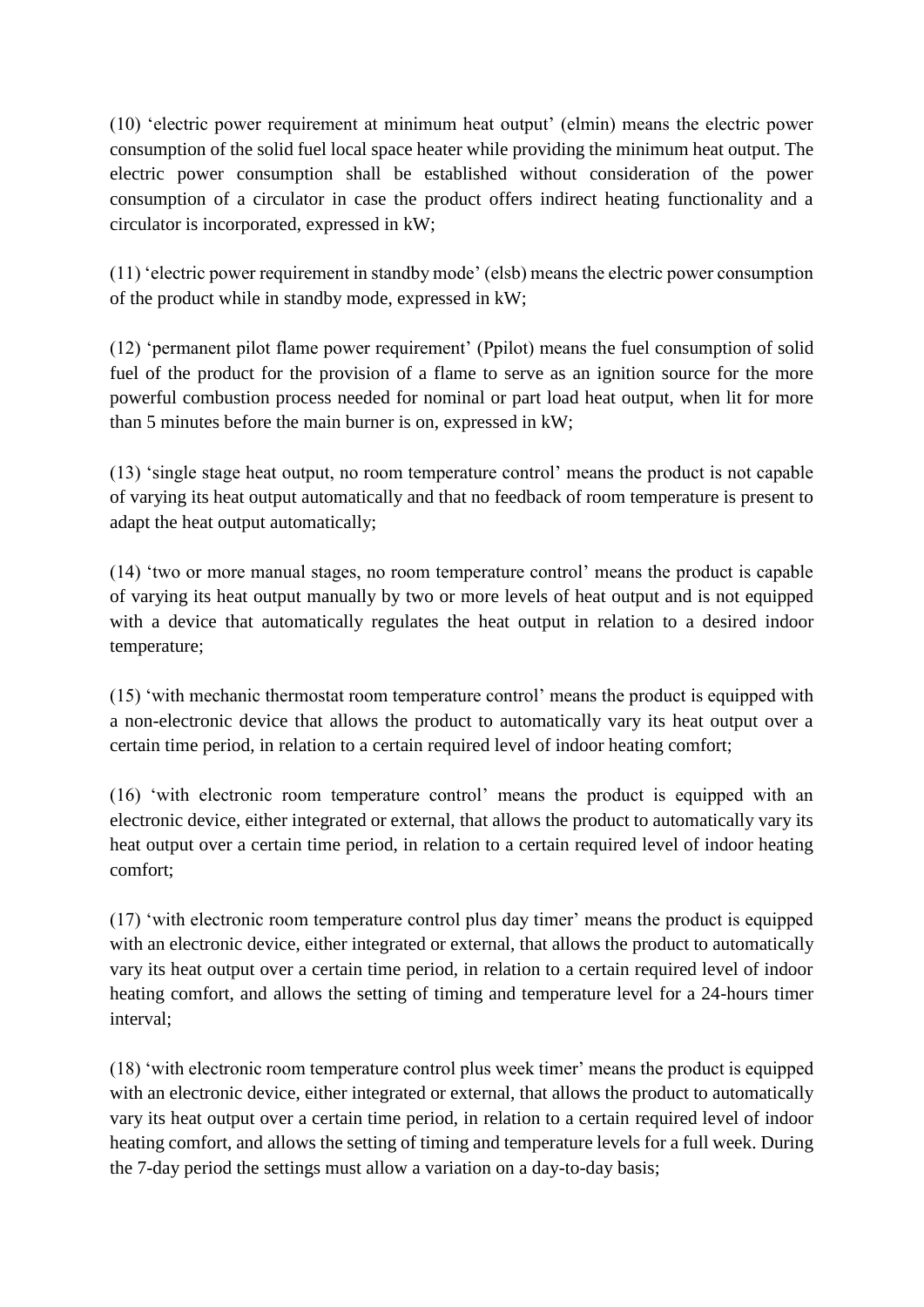(19) 'room temperature control, with presence detection' means the product is equipped with an electronic device, either integrated or external, that automatically reduces the set-point for the room temperature when no person is detected in the room;

(20) 'room temperature control, with open window detection' means the product is equipped with an electronic device, either integrated or external, that reduces the heat output when a window or door has been opened. Whenever a sensor is used to detect the opening of a window or door, it can be installed with the product, externally to the product, built into the building structure or as a combination of those options;

(21) 'with distance control option' means the function that allows remote interaction from outside the building in which the product is installed with the control of the product;

(22) 'single stage' means that the product is not capable of automatically varying its heat output;

(23) 'two stage' means the product is capable of automatically regulating its heat output in two distinct levels, in relation to the actual indoor air temperature and a desired indoor air temperature, controlled through temperature sensing devices and an interface which is not necessarily integral to the product itself;

(24) 'modulating' means the product is capable of automatically regulating its heat output in three or more distinct levels, in relation to the actual indoor air temperature and a desired indoor air temperature, controlled through temperature sensing devices and an interface which is not necessarily integral to the product itself;

(25) 'standby mode' means a condition where the product is connected to the mains power source, depends on energy input from the mains power source to work as intended and provides only the following functions, which may persist for an indefinite time: reactivation function, or reactivation function and only an indication of enabled reactivation function, and/or information or status display;

(26) 'other fossil fuel' means fossil fuel other than anthracite and dry steam coal, hard coke, low temperature coke, bituminous coal, lignite, peat or blended fossil fuel briquettes;

(27) 'other woody biomass' means woody biomass other than log wood with a moisture content of 25 % or lower, briquetted fuel with a moisture content below 14 % or compressed wood with a moisture content below 12 %;

(28) 'model identifier' means the code, usually alphanumeric, which distinguishes a specific solid fuel local space heater model from other models with the same trade mark or manufacturer's name;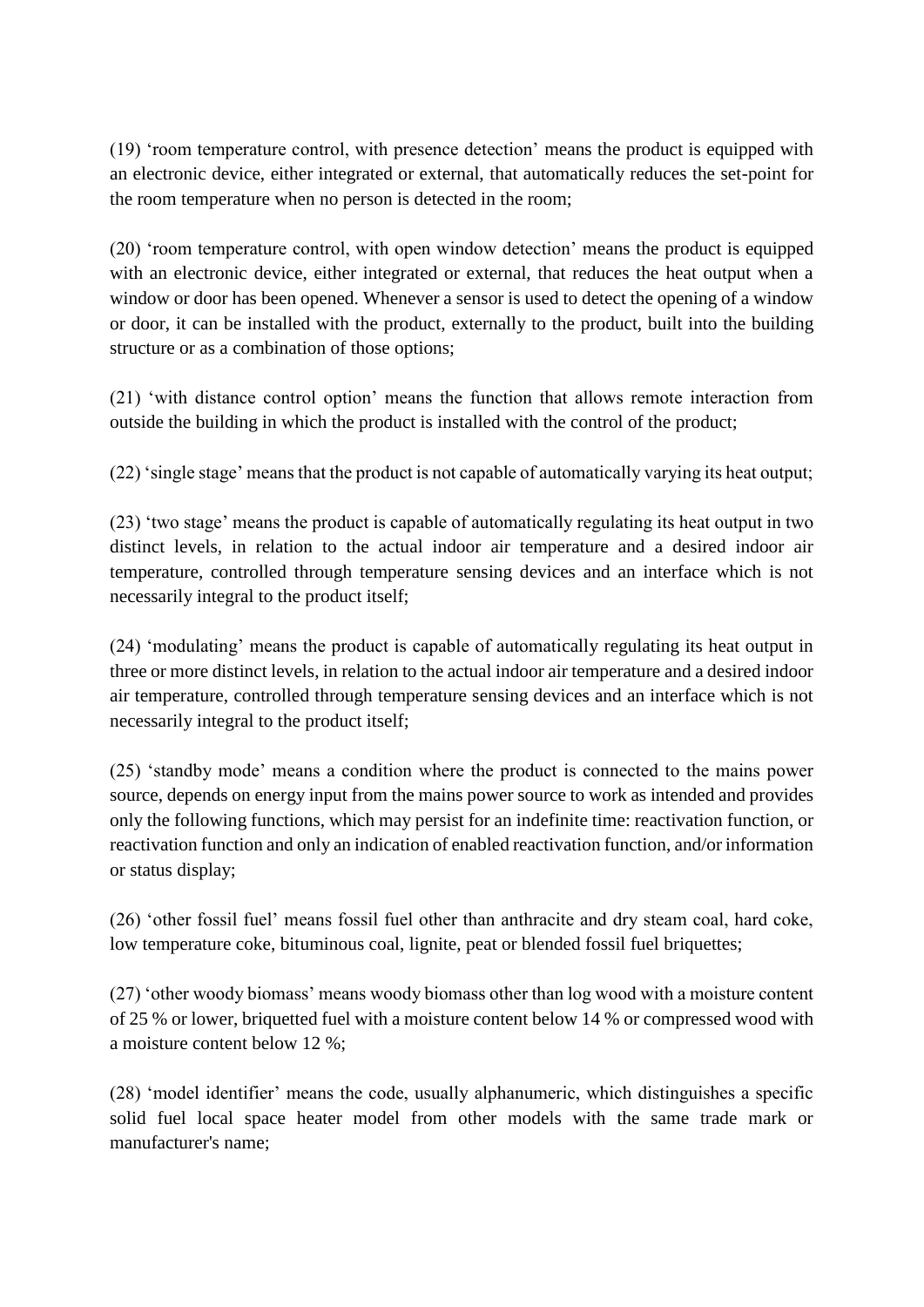(29) 'moisture content' means the mass of water in the fuel in relation to the total mass of the fuel as used in the solid fuel local space heater.

# **ANNEX-II**

# **Ecodesign requirements**

### **1. Specific ecodesign requirements for seasonal space heating energy efficiency**

1.1. Solid fuel local space heaters shall comply with the following requirements from 01/06/2023:

a) seasonal space heating energy efficiency of open fronted solid fuel local space heaters shall not be less than 30 %;

b) seasonal space heating energy efficiency of closed fronted solid fuel local space heaters using solid fuel other than compressed wood in the form of pellets shall not be less than 65 %;

c) seasonal space heating energy efficiency of closed fronted solid fuel local space heaters using compressed wood in the form of pellets shall not be less than 79 %;

ç) seasonal space heating energy efficiency of cookers shall not be less than 65 %.

### **2. Specific ecodesign requirements for emissions**

2.1. From 01/06/2023emissions of particulate matter (PM) from solid fuel local space heaters shall not exceed the following values:

a) emissions of PM by open fronted solid fuel local space heaters shall not exceed 50 mg/m3 at 13 % O2 when measured according to the method described in Annex III, point 4(a)(i)(1) or 6 g/kg (dry matter) when measured according to the method described in Annex III, point  $4(a)(i)(2);$ 

b) emissions of PM by closed fronted solid fuel local space heaters using solid fuel other than compressed wood in the form of pellets and cookers shall not exceed 40 mg/m3 at 13 % O2 when measured according to the method described in Annex III, point  $4(a)(i)(1)$  or 5 g/kg (dry matter) when measured according to the method described in Annex III, point  $4(a)(i)(2)$  or 2,4 g/kg (dry matter) for biomass or 5,0 g/kg (dry matter) for solid fossil fuel when measured according to the method described in Annex III, point  $4(a)(i)(3)$ ;

c) emissions of PM by closed fronted solid fuel local space heaters using compressed wood in form of pellets shall not exceed 20 mg/m3 at 13 % O2 when measured according to the method described in Annex III, point  $4(a)(i)(1)$  or 2,5 g/kg (dry matter) when measured according to the method described in Annex III, point  $4(a)(i)(2)$  or 1,2 g/kg (dry matter) when measured according to the method described in Annex III, point  $4(a)(i)(3)$ .

2.2. From 01/06/2023 emissions of organic gaseous compounds (OGCs) from solid fuel local space heaters shall not exceed the following values:

a) emissions of OGCs by open fronted solid fuel local space heaters, closed fronted solid fuel local space heaters using solid fuel other than compressed wood in the form of pellets and cookers shall not exceed 120 mgC/m3 at 13 % O2;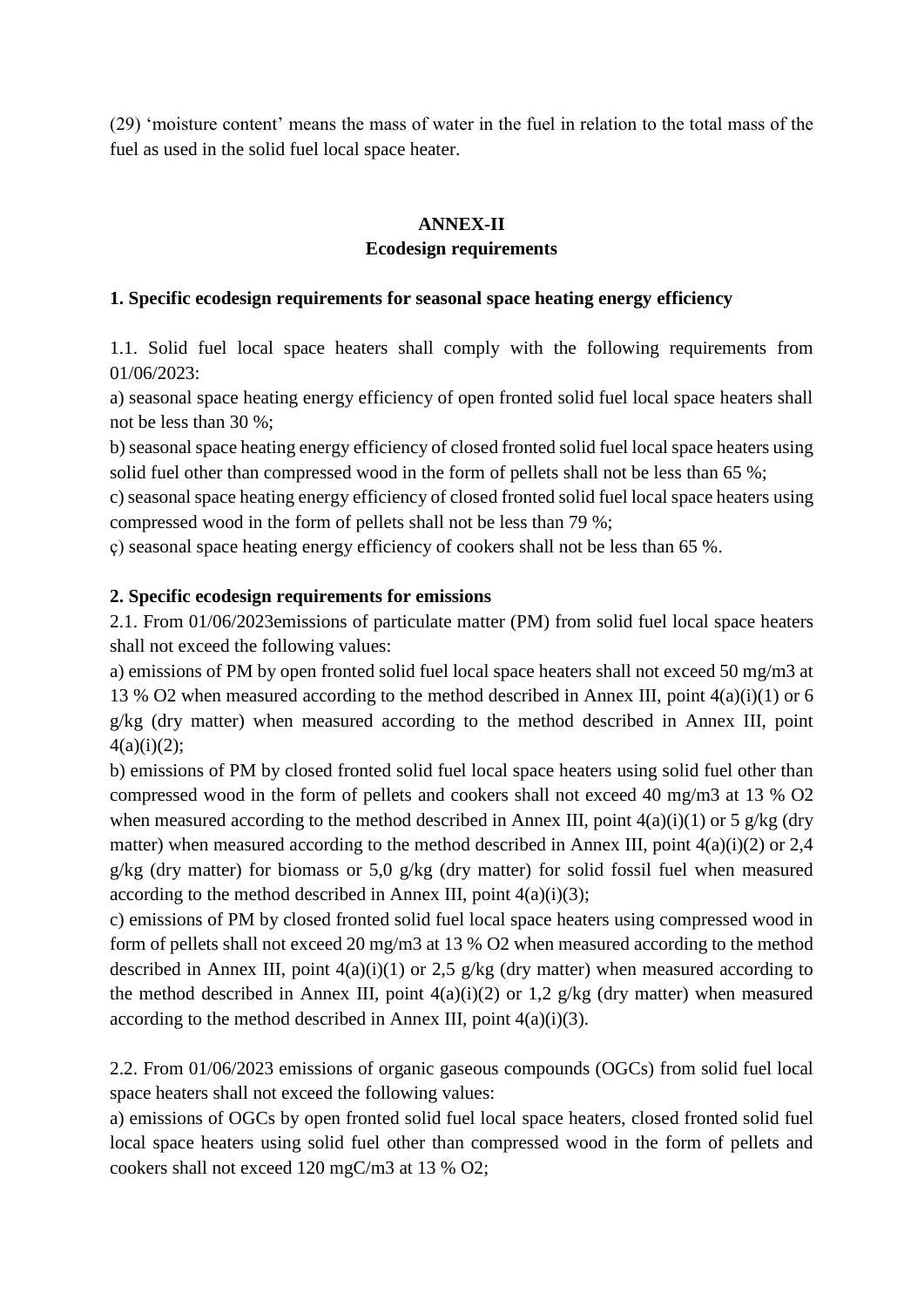b) emissions of OGCs by closed fronted solid fuel local space heaters using compressed wood in form of pellets shall not exceed 60 mgC/m3 at 13 % O2.

2.3. From 01/06/2023 emissions of carbon monoxide (CO) from solid fuel local space heaters shall not exceed the following values:

a) emissions of CO by open fronted solid fuel local space heaters shall not exceed 2 000 mg/m3 at 13 % O2;

b) emissions of CO by closed fronted solid fuel local space heaters using solid fuel other than compressed wood in the form of pellets and cookers shall not exceed 1 500 mg/m3 at 13 % O2; c) emissions of CO by closed fronted solid fuel local space heaters using compressed wood in form of pellets shall not exceed 300 mg/m3 at 13 % O2.

2.4. From 01/06/2023 emissions of nitrogen oxides  $(NO<sub>x</sub>)$  from solid fuel local space heaters shall not exceed the following values:

a) emissions of NOx by open fronted solid fuel local space heaters, closed fronted solid fuel local space heaters and cookers using biomass shall not exceed 200 mg/m3 expressed as NO2 at 13 % O2;

b) emissions of NOx by open fronted solid fuel local space heaters, closed fronted solid fuel local space heaters and cookers using fossil solid fuel shall not exceed 300 mg/m3 expressed as NO2 at 13 % O2.

# **3. Requirements for product information**

3.1. From 01/06/2023 the following product information on solid fuel local space heaters shall be provided:

a) the instruction manuals for installers and end-users, and free access websites of manufacturers, their authorised representatives and importers shall contain the following elements:

(1) the technical information included in Table 1, with its technical parameters measured and calculated in accordance with Annex III and showing the number of significant figures indicated in the table;

(2) any specific precautions that must be taken when the solid fuel local space heater is assembled, installed or maintained;

(3) information relevant to disassembly, recycling and/or disposal at end-of-life.

b) the technical documentation for the purposes of conformity assessment pursuant to Article 6 shall contain the following elements:

(1) the elements specified in 3.1

(2) a list of equivalent models, if applicable;

(3) where the preferred fuel or any other suitable fuel is other woody biomass, non-woody biomass, other fossil fuel or other blend of biomass and fossil fuel as referred to in Table 1, a description of the fuel sufficient for its unambiguous identification and the technical standard or specification of the fuel, including the measured moisture content and the measured ash content, and for other fossil fuel also the measured volatile content of the fuel.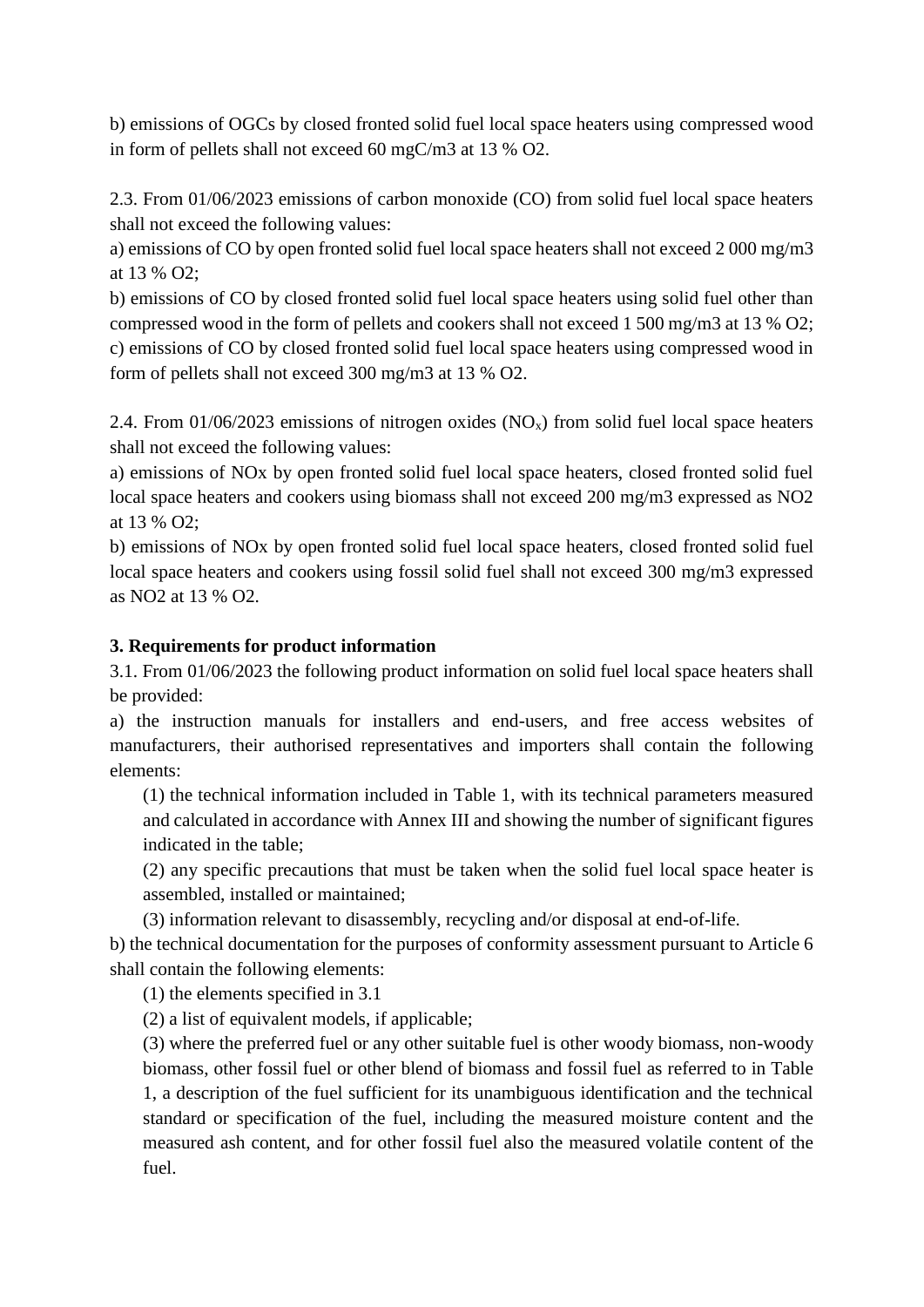3.2. From 01/06/2023 the following product Information on solid fuel local space heaters shall be provided:

a) for flueless solid fuel local space heaters and open to chimney solid fuel local space heaters only: the instruction manual for end-users, free access websites of manufacturers and the product packaging shall incorporate the following sentence in such a way to ensure clear visibility and legibility and in Turkish or a language easily understood by the end-users where the product is marketed: 'This product is not suitable for primary heating purposes'

(1) for the instruction manual for end-users this sentence shall be on the cover page of the manual;

(2) for free-access websites of manufacturers this sentence shall be displayed together with the other characteristics of the product;

(3) for the product packaging the sentence shall be placed in a prominent position in the packaging when displayed to the end-user prior to purchase.

|                                                  | mormanon requirements for some ruer focur space neaters |          |                  |                                                       |     |    |                         |                                                                |     |    |     |
|--------------------------------------------------|---------------------------------------------------------|----------|------------------|-------------------------------------------------------|-----|----|-------------------------|----------------------------------------------------------------|-----|----|-----|
|                                                  | Preferred fuel (only Other suitable<br>one):            |          |                  | Space heating emissions at<br>nominal heat output (*) |     |    |                         | Space heating emissions at<br>minimum heat output $(*)$ $(**)$ |     |    |     |
| Fuel                                             |                                                         | fuel(s): | $n_s$ [ $x\%$ ]: | PM                                                    | OGC | CO | NO <sub>X</sub>         | PM                                                             | OGC | CO | NOx |
|                                                  |                                                         |          |                  | [x] $mg/Nm^3 (13 % O2)$                               |     |    | [x] $mg/Nm^3(13 % O_2)$ |                                                                |     |    |     |
| Wood logs with moisture content<br>< 25 %        | [yes/no]                                                | [yes/no] |                  |                                                       |     |    |                         |                                                                |     |    |     |
| Compressed wood with moisture<br>content < $12%$ | [yes/no]                                                | [yes/no] |                  |                                                       |     |    |                         |                                                                |     |    |     |
| Other woody biomass                              | [yes/no]                                                | [yes/no] |                  |                                                       |     |    |                         |                                                                |     |    |     |
| Non-woody biomass                                | [yes/no]                                                | [yes/no] |                  |                                                       |     |    |                         |                                                                |     |    |     |
| Anthracite and dry steam coal                    | [yes/no]                                                | [yes/no] |                  |                                                       |     |    |                         |                                                                |     |    |     |
| Hard coke                                        | [yes/no]                                                | [yes/no] |                  |                                                       |     |    |                         |                                                                |     |    |     |
| Low temperature coke                             | [yes/no]                                                | [yes/no] |                  |                                                       |     |    |                         |                                                                |     |    |     |
| Bituminous coal                                  | [yes/no]                                                | [yes/no] |                  |                                                       |     |    |                         |                                                                |     |    |     |
| Lignite briquettes                               | [yes/no]                                                | [yes/no] |                  |                                                       |     |    |                         |                                                                |     |    |     |

**Table-1 Information requirements for solid fuel local space heaters**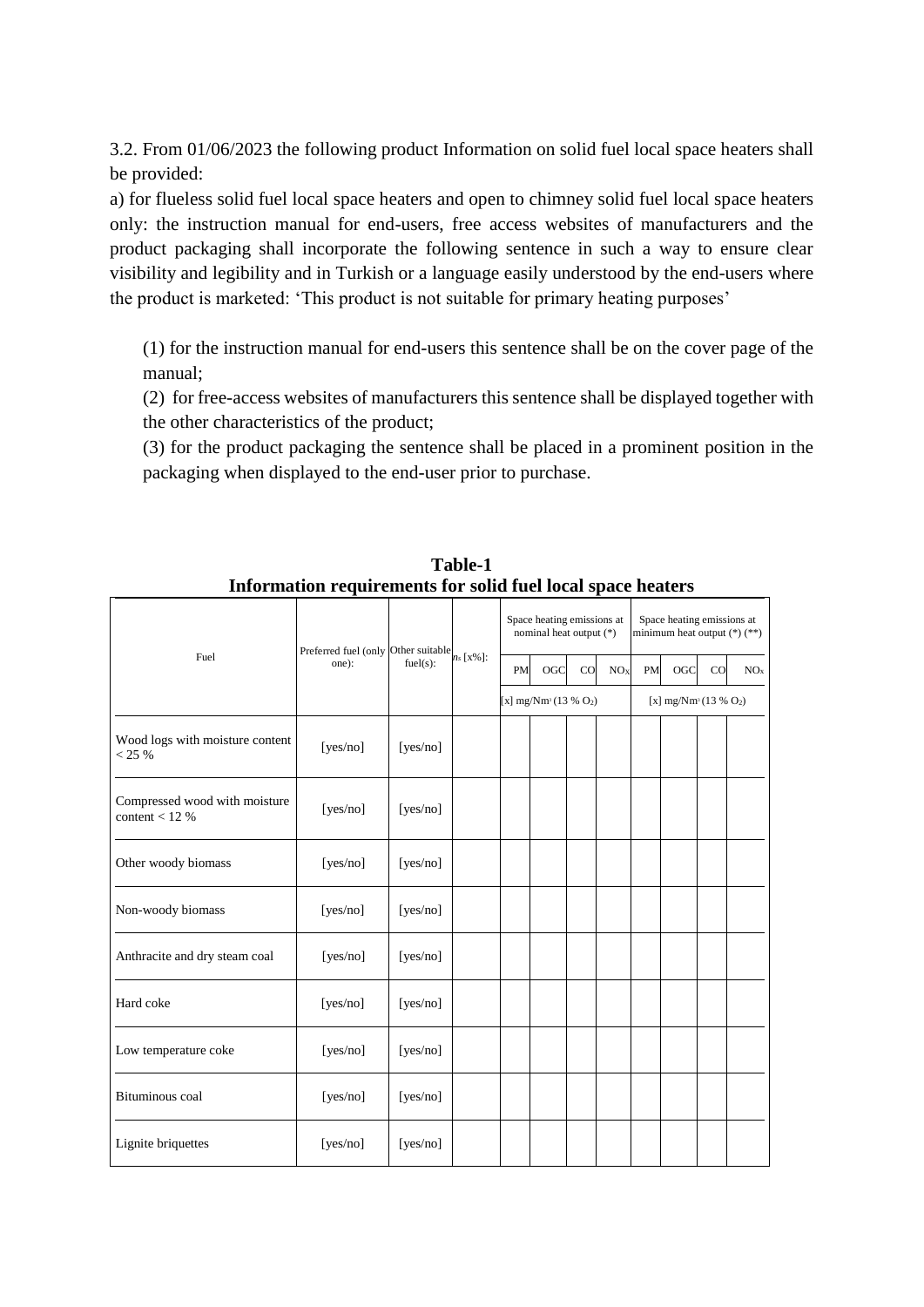| Peat briquettes                                                                           |                            | [yes/no]                |                                                |          | [yes/no]                                                     |                                                                         |                                                                        |                                                      |  |                     |          |             |   |      |
|-------------------------------------------------------------------------------------------|----------------------------|-------------------------|------------------------------------------------|----------|--------------------------------------------------------------|-------------------------------------------------------------------------|------------------------------------------------------------------------|------------------------------------------------------|--|---------------------|----------|-------------|---|------|
| Blended fossil fuel briquettes                                                            | [yes/no]                   |                         |                                                | [yes/no] |                                                              |                                                                         |                                                                        |                                                      |  |                     |          |             |   |      |
| Other fossil fuel                                                                         |                            | [yes/no]                |                                                |          | [ves/no]                                                     |                                                                         |                                                                        |                                                      |  |                     |          |             |   |      |
| Blended biomass and fossil fuel<br>briquettes                                             |                            | [yes/no]                |                                                |          | [yes/no]                                                     |                                                                         |                                                                        |                                                      |  |                     |          |             |   |      |
| Other blend of biomass and solid<br>fuel                                                  |                            | [yes/no]                |                                                |          | [yes/no]                                                     |                                                                         |                                                                        |                                                      |  |                     |          |             |   |      |
| Characteristics when operating with the preferred fuel only                               |                            |                         |                                                |          |                                                              |                                                                         |                                                                        |                                                      |  |                     |          |             |   |      |
| Item                                                                                      |                            | Symbol<br>Value<br>Unit |                                                |          |                                                              |                                                                         | Symbol<br>Item                                                         |                                                      |  |                     |          | Value       |   | Unit |
| <b>Heat output</b>                                                                        |                            |                         |                                                |          | Useful efficiency (NCV as received)                          |                                                                         |                                                                        |                                                      |  |                     |          |             |   |      |
| Nominal heat output                                                                       |                            | $P_{\text{nom}}$        | $\mathbf X$                                    | kW       |                                                              |                                                                         | Useful efficiency at<br>nominal heat output                            |                                                      |  | $n_{\text{th,nom}}$ | X, X     |             | % |      |
| Minimum heat output<br>(indicative)                                                       | P                          | $1$ min                 | $\left[ \mathrm{x},\mathrm{x}\right]$<br>N.A.] | kW       |                                                              |                                                                         | Useful efficiency at<br>minimum heat output<br>"th,min<br>(indicative) |                                                      |  |                     |          | [x, x/N.A.] |   | %    |
| <b>Auxiliary electricity consumption</b>                                                  |                            |                         |                                                |          | Type of heat output/room temperature control<br>(select one) |                                                                         |                                                                        |                                                      |  |                     |          |             |   |      |
| At nominal heat output                                                                    |                            | $el$ $e$ max            | X.XXX                                          | kW       |                                                              | single stage heat output, no room<br>temperature control                |                                                                        |                                                      |  |                     | [yes/no] |             |   |      |
| At minimum heat output                                                                    | $\operatorname{el}_{\min}$ |                         | X,XXX                                          | kW       |                                                              | two or more manual stages, no room<br>temperature control               |                                                                        |                                                      |  | [yes/no]            |          |             |   |      |
| In standby mode                                                                           |                            | $e^{i}SB$               | X, XXX                                         | kW       |                                                              | with mechanic thermostat room<br>[yes/no]<br>temperature control        |                                                                        |                                                      |  |                     |          |             |   |      |
| Permanent pilot flame power requirement                                                   |                            |                         |                                                |          |                                                              | with electronic room temperature<br>control                             |                                                                        |                                                      |  |                     | [yes/no] |             |   |      |
| Pilot flame power requirement<br>(if applicable)                                          |                            | Ppilot                  | $\left[$ X, XXX $\right]$<br>N.A.]             | kW       |                                                              | with electronic room temperature<br>[yes/no]<br>control plus day timer  |                                                                        |                                                      |  |                     |          |             |   |      |
|                                                                                           |                            |                         |                                                |          |                                                              | with electronic room temperature<br>[yes/no]<br>control plus week timer |                                                                        |                                                      |  |                     |          |             |   |      |
|                                                                                           |                            |                         |                                                |          |                                                              | Other control options (multiple selections possible)                    |                                                                        |                                                      |  |                     |          |             |   |      |
|                                                                                           |                            |                         |                                                |          |                                                              |                                                                         |                                                                        | room temperature control, with<br>presence detection |  |                     |          | [yes/no]    |   |      |
|                                                                                           |                            |                         |                                                |          |                                                              |                                                                         | room temperature control, with<br>open window detection                |                                                      |  |                     |          | [yes/no]    |   |      |
|                                                                                           |                            |                         |                                                |          |                                                              | with distance control option<br>[yes/no]                                |                                                                        |                                                      |  |                     |          |             |   |      |
| Name and address of the manufacturer or its authorised representative.<br>Contact details |                            |                         |                                                |          |                                                              |                                                                         |                                                                        |                                                      |  |                     |          |             |   |      |

(\*) PM = particulate matter, OGCs = organic gaseous compounds, CO = carbon monoxide, NOx = nitrogen oxides (\*\*) Only required if correction factors F(2) or F(3) are applied.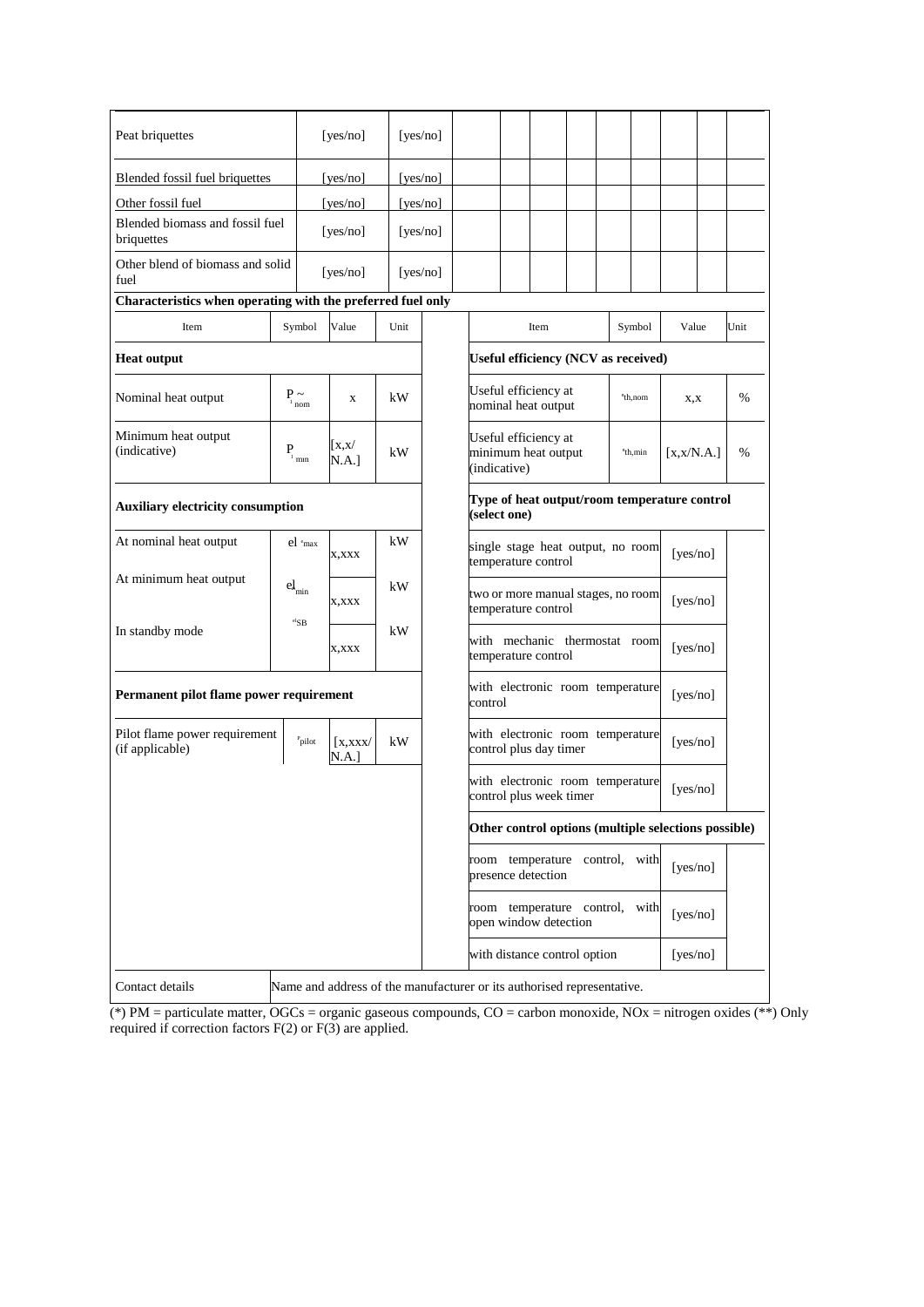### **ANNEX-III Measurements and calculations**

**1.** For the purposes of compliance and verification of compliance with the requirements of this Communique, measurements and calculations shall be made using harmonised standards the reference numbers of which have been published for this purpose in the Official Journal of the European Union, or using other reliable, accurate and reproducible methods that take into account the generally recognised state-of-the-art methods. They shall meet the conditions set out in points 2 to 5.

# **2. General conditions for measurements and calculations**

a) Solid fuel local space heaters shall be tested for the preferred fuel and any other suitable fuels indicated in Table 1 of Annex II.

b) Declared values for nominal heat output and seasonal space heating energy efficiency shall be rounded to the nearest one decimal place.

c) Declared values for emissions shall be rounded to the nearest integer.

# **3. General conditions for seasonal space heating energy efficiency**

a) The seasonal space heating energy efficiency (ns) shall be calculated as the seasonal space heating energy efficiency in active mode  $(n<sub>Son</sub>)$ , corrected by contributions accounting for heat output control, auxiliary electricity consumption and permanent pilot flame energy consumption.

b) The consumption of electricity shall be multiplied by a conversion coef- ficient (CC) of 2,5.

# **4. General conditions for emissions**

a) For solid fuel local space heaters, the measurement shall take account of emissions of particulate matter (PM), organic gaseous compounds (OGC), carbon monoxide (CO) and nitrogen oxides (NOx), measured simultaneously with each other and with space heating energy efficiency, except for PM if method  $4(a)(i)(2)$  or  $4(a)(i)(3)$  is used.

(1) Three methods are allowed for measuring PM emissions, each with its own requirements, only one of the methods needs to be used:

1.1. PM measurement by sampling a partial dry flue gas sample over a heated filter. PM measurement as measured in the combustion products of the appliance shall be carried out while the product is providing its nominal output and if appropriate at part load;

1.2. PM measurement by sampling, over the full burn cycle, a partial flue gas sample, using natural draft, from a diluted flue gas using a full flow dilution tunnel and a filter at ambient temperature;

1.3. PM measurement by sampling, over a 30-minute period, a partial flue gas sample, using a fixed flue draft at 12 Pa, from a diluted flue gas using a full flow dilution tunnel and a filter at ambient temperature or an electrostatic precipitator.

(2) OGC measurement as measured in the combustion products of the appliance shall be extractive and continuous and be based on the use of a flame ionisation detector. The result obtained is expressed in milligrams of carbon. OGC measurement as measured in the combustion products of the appliance shall be carried out while the product is providing its nominal output and if appropriate at part load.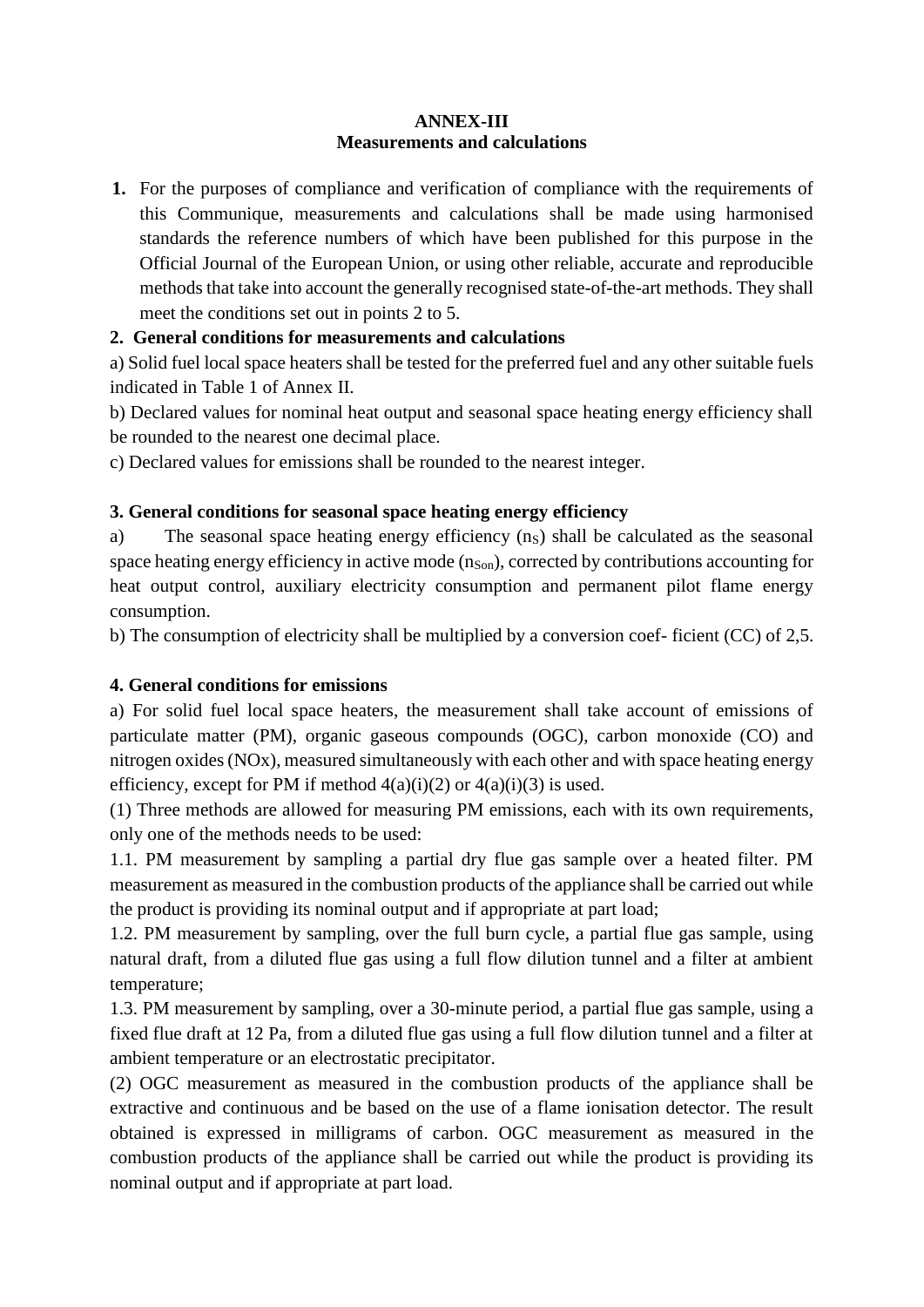(3) CO measurement as measured in the combustion products of the appliance shall be extractive and continuous and be based on the use of an infrared detector. CO measurement as measured in the combustion products of the appliance shall be carried out while the product is providing its nominal output and if appropriate at part load.

(4) NOx measurement as measured in the combustion products of the appliance shall be extractive and continuous and be based on chemi- luminescent detection. Emissions of nitrogen oxides shall be measured as the sum of nitrogen monoxide and nitrogen dioxide, and expressed in nitrogen dioxide. NOx measurement as measured in the combustion products of the appliance shall be carried out while the product is providing its nominal output and if appropriate at part load.

b) Declared values for nominal heat output, seasonal space heating energy efficiency and emissions shall be rounded to the nearest integer.

### **5. Specific conditions for seasonal space heating energy efficiency**

a) The seasonal space heating energy efficiency of solid fuel local space heaters is defined as:

 $\eta_s = \eta_{s, on} - \frac{9610 + F(2) + F(3) - F(4) - F(5)}{h}$ 

### Where:

- ηs,on, is the seasonal space heating energy efficiency in active mode, expressed in %, calculated as set out in point 5(b),

-F(2) is a correction factor accounting for a positive contribution to the seasonal space heating energy efficiency due to adjusted contributions of controls of indoor heating comfort, the values of which are mutually exclusive, cannot be added to each other, expressed in %,

-F(3) is a correction factor accounting for a positive contribution to the seasonal space heating energy efficiency due to adjusted contributions of controls for indoor heating comfort the values of which can be added to each other, expressed in %,

-F(4) is a correction factor accounting for a negative contribution to the seasonal space heating energy efficiency by auxiliary electricity consumption, expressed in %,

-F(5) is a correction factor accounting for a negative contribution to the seasonal space heating energy efficiency by energy consumption of a permanent pilot flame, expressed in %.

b) The seasonal space heating energy efficiency in active mode is calculated as:

 $\eta_{s, \text{on}} = \eta_{th, \text{nom}}$ 

### Where:

ηth,nom, is the useful efficiency at nominal heat output, based on NCV.

c) The correction factor *F*(2) accounting for a positive contribution to the seasonal space heating efficiency due to adjusted contributions of controls for indoor heating comfort, the values of which are mutually exclusive or cannot be added to each other, is calculated as follows: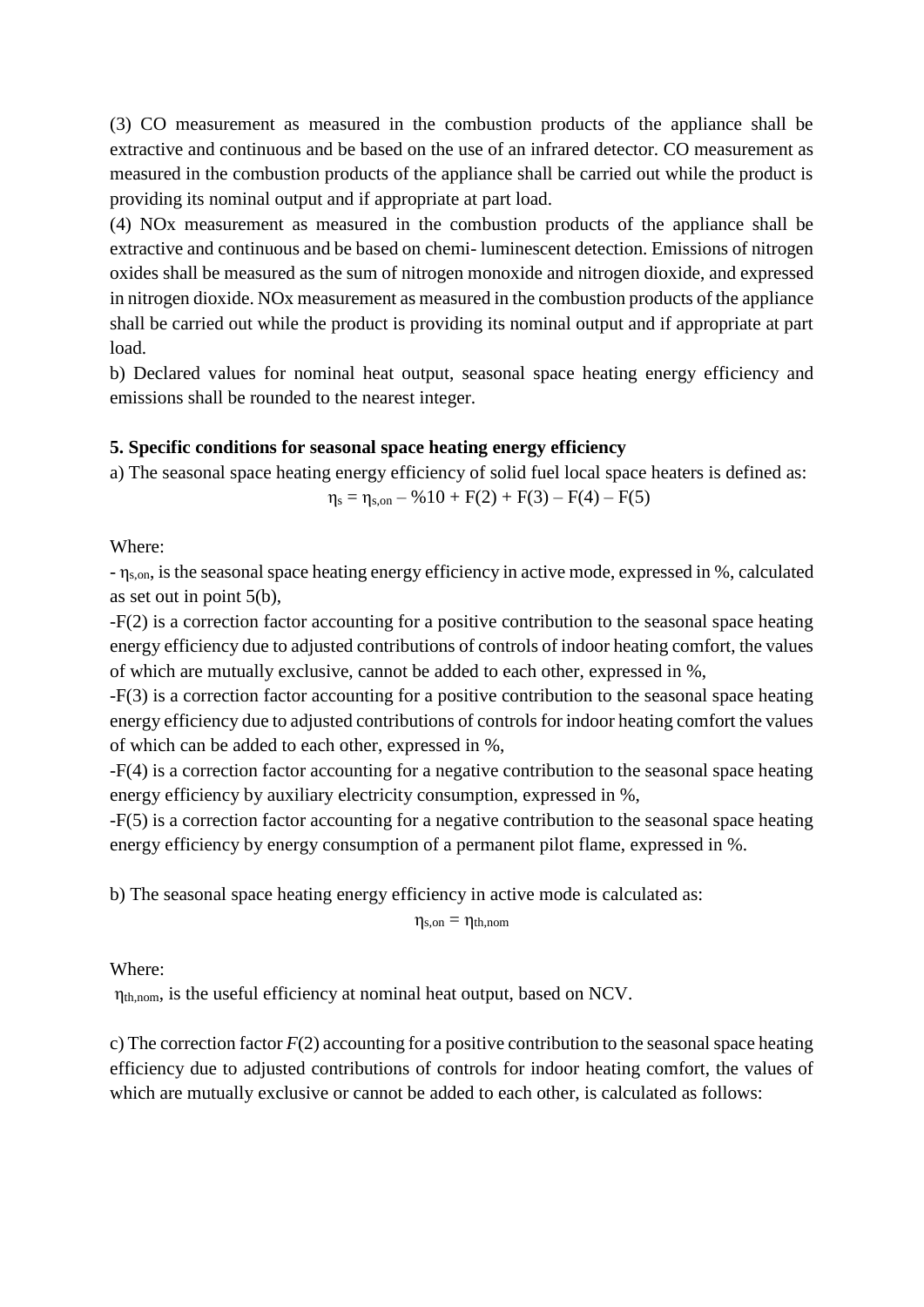(1) For solid fuel local space heaters the correction factor  $F(2)$  is equal to one of the factors according to Table 2, depending on which control characteristic applies. Only one value can be selected.

# **Table-2 F(2) Correction factor**

| If the product is equipped with (only one option may apply): | F(2)    |
|--------------------------------------------------------------|---------|
| single stage heat output, no room temperature control        | $0.0\%$ |
| two or more manual stages, no temperature control            | 1,0 %   |
| with mechanic thermostat room temperature control            | 2,0 %   |
| with electronic room temperature control                     | 4,0 %   |
| with electronic room temperature control plus day timer      | 6.0%    |
| with electronic room temperature control plus week timer     | 7.0%    |

(2) F(2) shall be zero for solid fuel local space heaters not complying with the requirements set out in Annex II, point 2 on emissions where the temperature control is set at the minimum heat output. The heat output in this setting must not be higher than 50 % of the nominal heat output.

ç) The correction factor F(3) accounting for a positive contribution to the seasonal space heating efficiency due to adjusted contributions of controls for indoor heating comfort, the values of which can be added to each other, is calculated as follows:

(1) For solid fuel local space heaters the correction factor F(3) is the summation of the values according to Table 3, depending on which control characteristic(s) applies.

# **Tablo-3 F(3) Düzeltme Faktörü**

| If the product is equipped with (multiple options may apply): | F(3)    |
|---------------------------------------------------------------|---------|
| room temperature control with presence detection              | $1.0\%$ |
| room temperature control with open window detection           | $1.0\%$ |
| with distance control option                                  | $1.0\%$ |

(2) F(3) shall be zero for solid fuel local space heaters not complying with the requirements set out in Annex II, point 2 on emissions where the temperature control is set at the minimum heat output. The heat output in this setting must not be higher than 50 % of the nominal heat output.

d) The auxiliary electricity use correction factor  $F(4)$  is calculated as:

This correction factor takes into account the auxiliary electricity use during on-mode and standby-mode operation.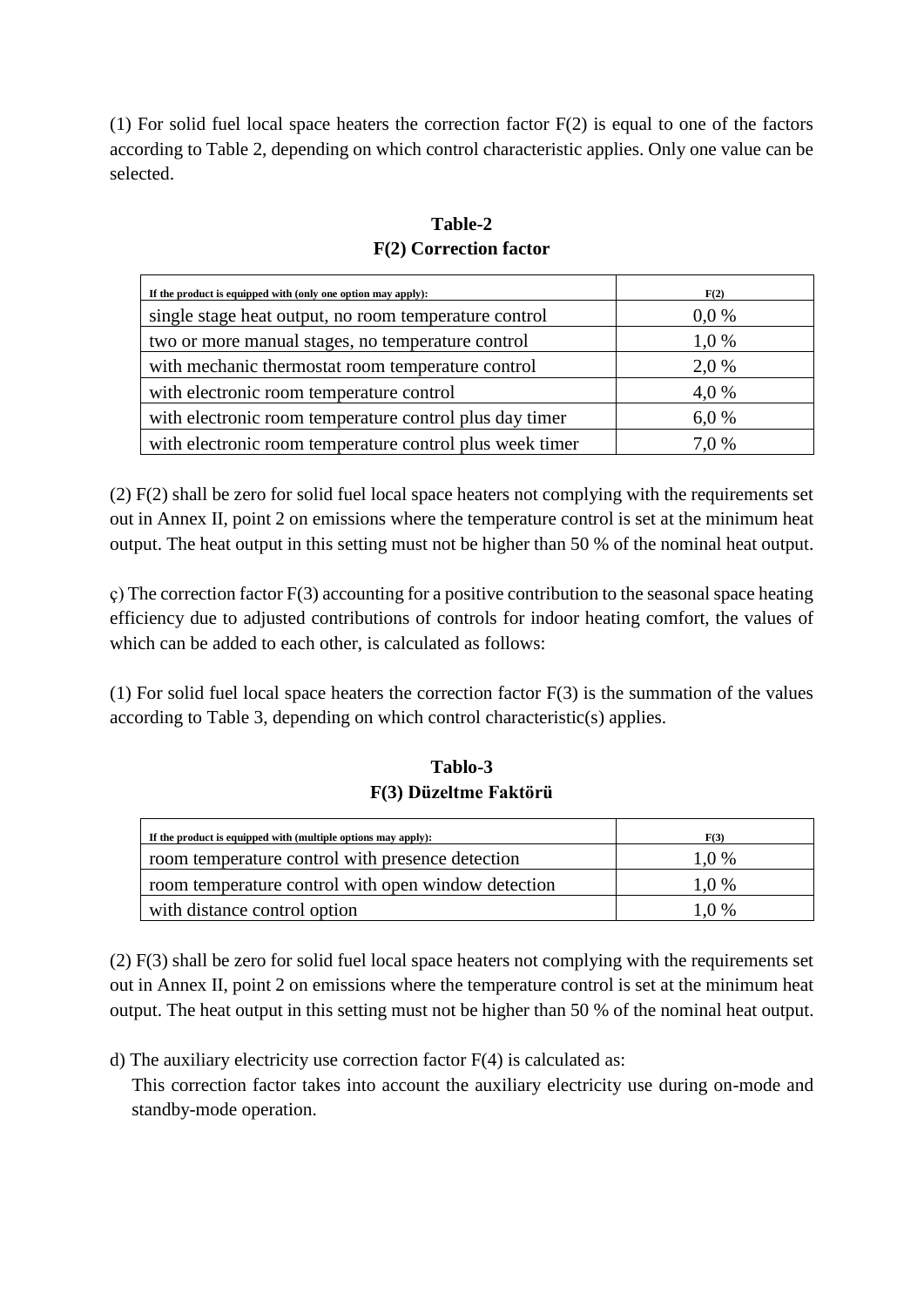$$
F(4) = CC \cdot \frac{0.2 \cdot el_{max} + 0.8 \cdot el_{min} + 1.3 \cdot el_{sb}}{P_{nom}} \cdot 100[\%]
$$

Where:

- elmax, is the electric power consumption at nominal heat output, expressed in kW,

- elmin, is the electric power consumption at minimum heat output, expressed in kW. In case the product does not offer a minimum heat output the value for the electric power consumption at nominal heat output shall be used,

-elsb; is the electric power consumption of the product while in standby mode, expressed in kW, -Pnom; is the nominal heat output of the product, expressed in kW.

e) The correction factor F(5) related to the energy consumption of a permanent pilot flame is calculated as follows: This correction factor takes into account the permanent pilot flame power requirement.

$$
F(5) = 0.5 \cdot \frac{P_{\text{pilot}}}{P_{\text{nom}}} \cdot 100[\%]
$$

Where:

- Ppilot, is the pilot flame consumption, expressed in kW;

-Pnom, is the nominal heat output of the product, expressed in kW.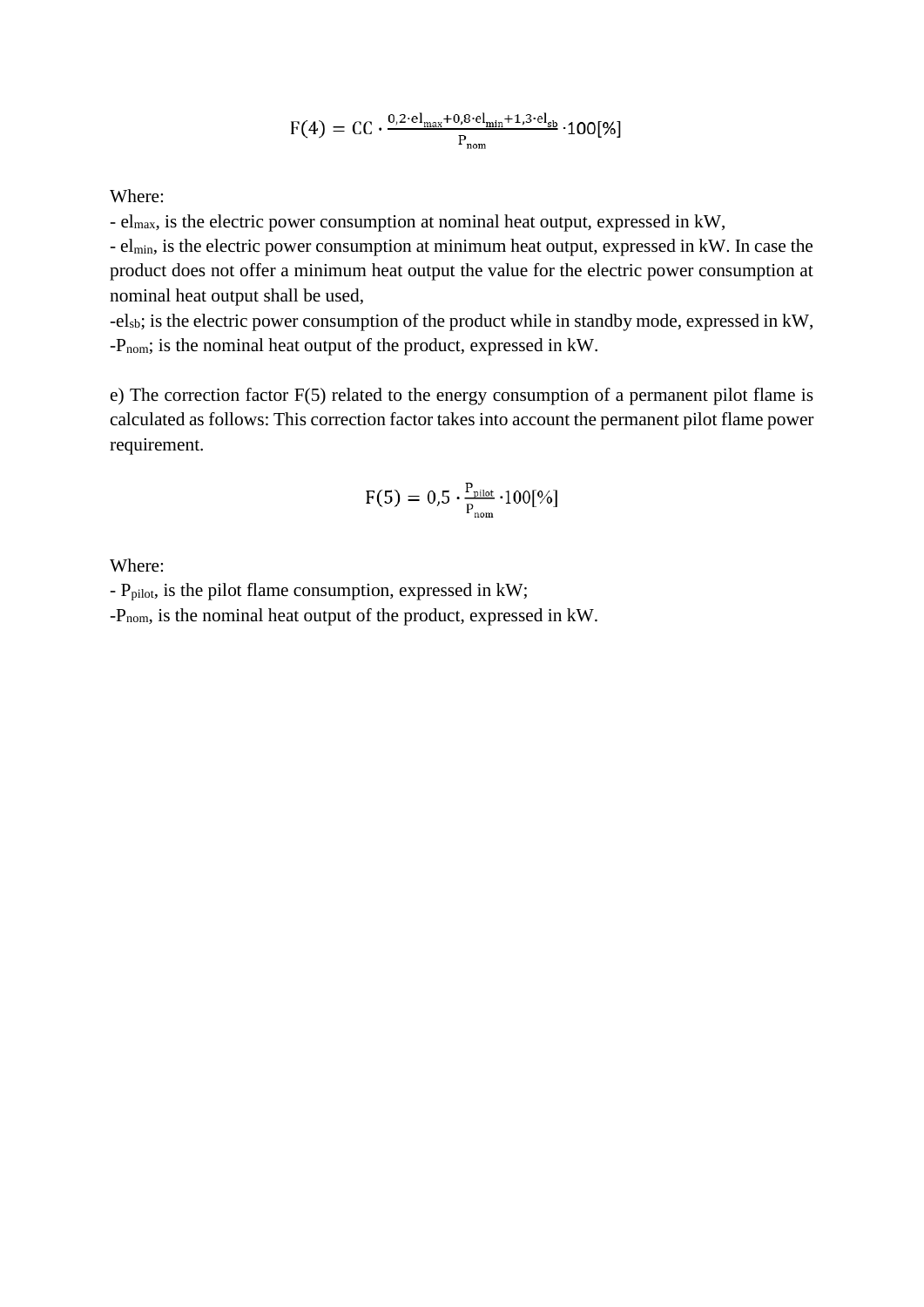### **ANNEX-IV**

# **Verification Method for Market Surveillance and Inspection**

1. The verification tolerances defined in this Annex relate only to the verification of the measured parameters by The Ministry and shall not be used by the manufacturer or importer as an allowed tolerance to establish the values in the technical documentation or in interpreting these values with a view to achieving compliance or to communicate better performance by any means.

2. When verifying the compliance of a product model with the requirements laid down in this Communique pursuant to Regulation, for the requirements referred to in this Annex, the Ministry shall apply the following procedure:

2.1. The Ministry shall verify one single unit of the model.

2.2. The model shall be considered to comply with the applicable requirements if:

2.2.1. the values given in the technical documentation pursuant to related articles of Regulation (declared values), and, where applicable, the values used to calculate these values, are not more favourable for the manufacturer or importer than the results of the corresponding measurements carried out thereof; and

2.2.2. the declared values meet any requirements laid down in this Communique, and any required product information published by the manufacturer or importer does not contain values that are more favourable for the manu- facturer or importer than the declared values; and

2.2.3. when the Ministry test the unit of the model, the determined values (the values of the relevant parameters as measured in testing and the values calculated from these measurements) comply with the respective verification tolerances as given in Table 4. The unit shall be tested with one or more fuels with characteristics in the same range as the fuel(s) that were used by the manufacturer to perform the measurements described in Annex III.

2.3. If the results referred to in point 2(a) or (b) are not achieved, the model and all models that have been listed as equivalent models in the manufacturer's or importer's technical documentation shall be considered not to comply with this Communique.

2.4. If the result referred to in point 2(c) is not achieved, the Ministry shall select three additional units of the same model for testing. As an alternative, the three additional units selected may be of one or more different models that have been listed as equivalent models in the manufacturer's or importer's technical documentation.

2.5. The model shall be considered to comply with the applicable requirements if, for these three units, the arithmetical mean of the determined values complies with the respective verification tolerances given in Table 4.

2.6. If the result referred to in point 5 is not achieved, the model and all models that have been listed as equivalent models in the manufacturer's or importer's technical documentation shall be considered not to comply with this Communique.

2.7. The Ministry shall provide all relevant Information to the authorities of the other Member States and to the Commission by the coordination of the Ministry of Trade without delay after a decision being taken on the non-compliance of the model according to points 3 and 6.

3. The Ministry shall use the measurement and calculation methods set out in Annex III.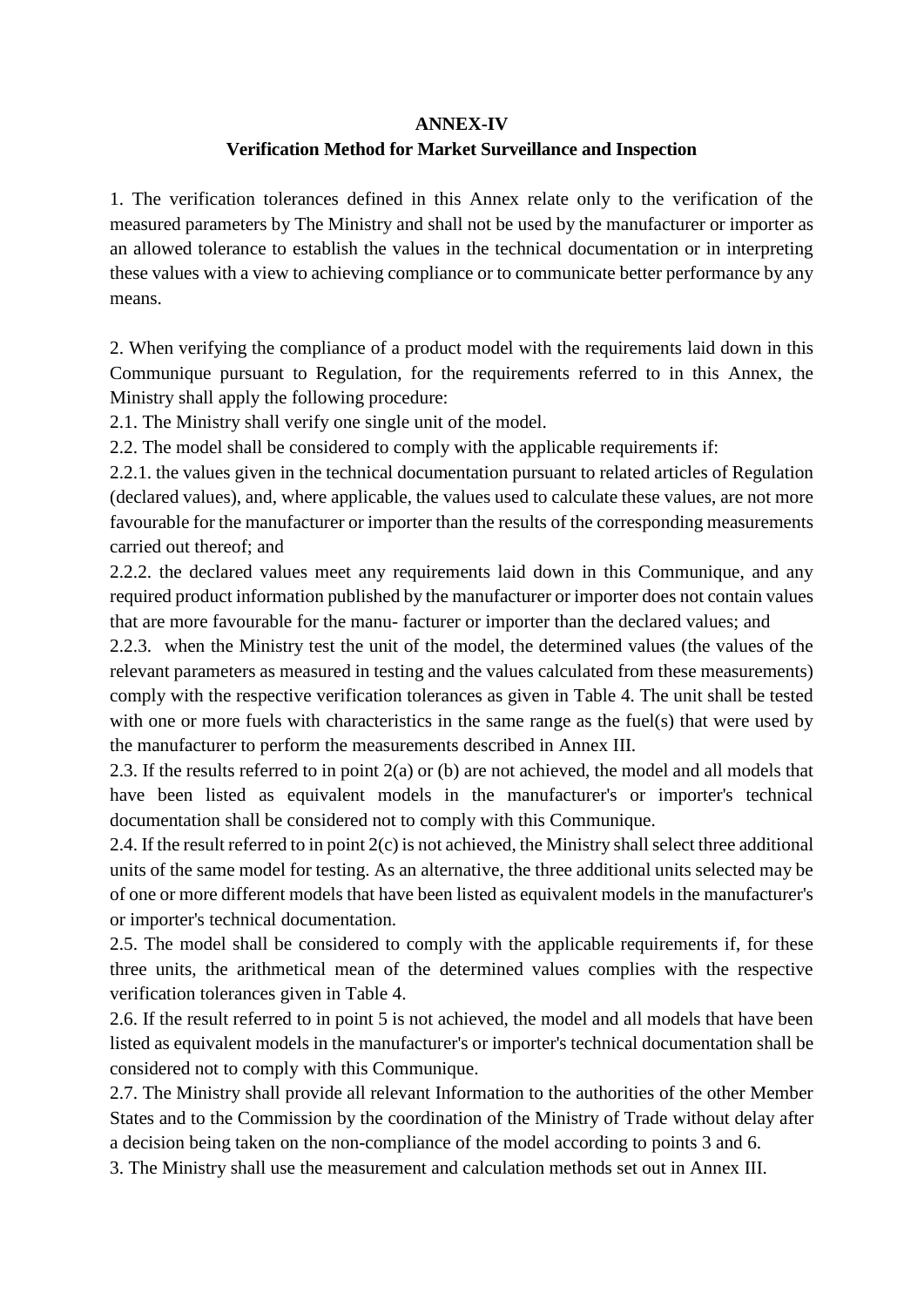4. The Ministry shall only apply the verification tolerances that are set out in Table 4 and shall only use the procedure described in points 1 to 7 for the requirements referred to in this Annex. No other tolerances, such as those set out in harmonised standards or in any other measurement method, shall be applied.

| Parameters                                   | Verification tolerances                                                                                                                                                                                                                                                                                                                                                                        |
|----------------------------------------------|------------------------------------------------------------------------------------------------------------------------------------------------------------------------------------------------------------------------------------------------------------------------------------------------------------------------------------------------------------------------------------------------|
| Seasonal space-                              |                                                                                                                                                                                                                                                                                                                                                                                                |
| heating energy                               | The determined value shall not be lower than the declared value by more than 5 %.                                                                                                                                                                                                                                                                                                              |
| efficiency, $n_s$                            |                                                                                                                                                                                                                                                                                                                                                                                                |
| Emissions of<br>particulate matter           | The determined value shall not exceed the declared value by more than 20 mg/m <sup>3</sup> at<br>13 % O <sub>2</sub> for open fronted solid fuel local space heaters, closed fronted solid fuel local<br>space heaters using solid fuel other than compressed wood in the form of pellets and<br>cookers when measured according to the method described in Annex III, point<br>$4(a)(i)(1)$ . |
|                                              | The determined value shall not exceed the declared value by more than 10 mg/m <sup>3</sup> at<br>13 % O2 for closed fronted solid fuel local space heaters using compressed wood in<br>the form of pellets when measured according to the method described in Annex III,<br>point $(4)(a)(i)(1)$ .                                                                                             |
|                                              | The determined value shall not exceed the declared value by more than 1 g/kg when<br>measured according to the method described in Annex III, point $(4)(a)(i)(2)$ .                                                                                                                                                                                                                           |
|                                              | The determined value shall not exceed the declared value by more than $0.8 \text{ g/kg}$<br>when measured according to the method described in Annex III, point $(4)(a)(i)(3)$ .                                                                                                                                                                                                               |
| Emissions of<br>organic gaseous<br>compounds | The determined value shall not exceed the declared value by more than $25 \text{ mgC/m}^3$<br>at 13 % $O_2$ for open fronted solid fuel local space heaters, closed fronted solid fuel<br>local space heaters using solid fuel other than compressed wood in the form of pellets<br>and cookers.                                                                                               |
|                                              | The determined value shall not exceed the declared value by more than 15 mgC/m <sup>3</sup><br>at 13 % $O_2$ for closed fronted solid fuel local space heaters using compressed wood<br>in the form of pellets.                                                                                                                                                                                |
| Emissions of<br>carbon monoxide              | The determined value shall not exceed the declared value by more than 275 mg/m <sup>3</sup> at<br>13 % O <sub>2</sub> for open fronted solid fuel local space heaters, closed fronted solid fuel local<br>space heaters using solid fuel other than compressed wood in the form of pellets and<br>cookers.                                                                                     |
|                                              | The determined value shall not exceed the declared value by more than 60 mg/m <sup>3</sup> at<br>13 % O <sub>2</sub> for closed fronted solid fuel local space heaters using compressed wood in<br>the form of pellets.                                                                                                                                                                        |
| Emissions of                                 | The determined value shall not exceed the declared value by more than 30 mg/m <sup>3</sup>                                                                                                                                                                                                                                                                                                     |
| nitrogen oxides                              | expressed as $NO2$ at 13 % $O2$ .                                                                                                                                                                                                                                                                                                                                                              |

# **Table-4 Verification tolerances**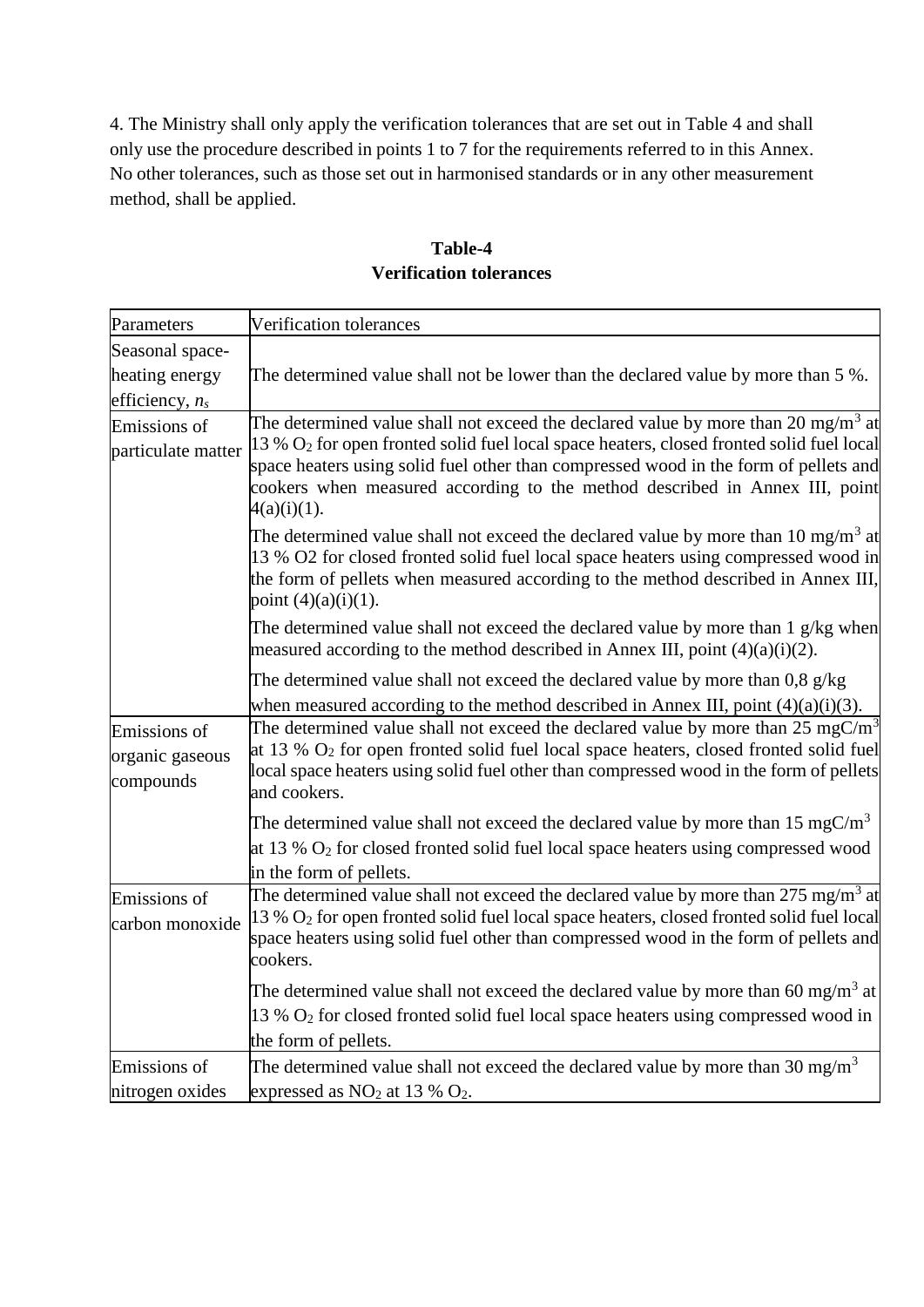### **ANNEX-V**

# **Indicative benchmarks referred to in Article 8 of this Communique**

At the time of entry into force of this Communique, the best available technology on the market for solid fuel local space heaters in terms of seasonal space heating energy efficiency and emissions of particulate matter, carbon monoxide, organic gaseous compounds and nitrogen oxides was identified as follows. At the time of entry into force of this Communique, no single solid fuel local space heater was identified meeting all the values specified in points 1 to 5.

1. Several solid fuel local space heaters met one or more of these values:

1.1. Specific benchmarks for seasonal space heating energy efficiency of solid fuel local space heaters.

1.1.1. benchmark for seasonal space heating energy efficiency of open fronted solid fuel local space heaters: 47 %;

1.1.2. benchmark for seasonal space heating energy efficiency of closed fronted solid fuel local space heaters using solid fuel other than compressed wood in the form of pellets: 86 %;

1.1.3. benchmark for seasonal space heating energy efficiency of closed fronted solid fuel local space heaters using compressed wood in the form of pellets: 94 %;

1.1.4. benchmark for seasonal space heating energy efficiency of cookers using solid fuel: 75 %.

1.2. Specific benchmarks for emissions of particulate matter (PM) by solid fuel local space heaters.

1.2.1. benchmark for emissions of PM by open fronted solid fuel local space heaters, closed fronted solid fuel local space heaters using solid fuel other than compressed wood in the form of pellets and cookers: 20 mg/m3 at 13 % O2 when measured according to the method described in Annex III, point  $4(a)(i)(1)$ ;

1.2.2. benchmark for emissions of PM by closed fronted solid fuel local space heaters using compressed wood in the form of pellets: 10 mg/m3 at 13 % O2 when measured according to the method described in Annex III, point  $4(a)(i)(1)$ .

1.3. Specific benchmarks for emissions of organic gaseous compounds (OGCs) by solid fuel local space heaters.

1.3.1. benchmark for emissions of OGCs by open fronted solid fuel local space heaters, closed fronted solid fuel local space heaters using solid fuel other than compressed wood in the form of pellets and cookers: 30 mg/m3 at 13 % O2;

1.3.2. benchmark for emissions of OGCs by closed fronted solid fuel local space heaters using compressed wood in the form of pellets: 10 mg/m3 at 13 % O2.

1.4. Specific benchmarks for emissions of carbon monoxide (CO) by solid fuel local space heaters.